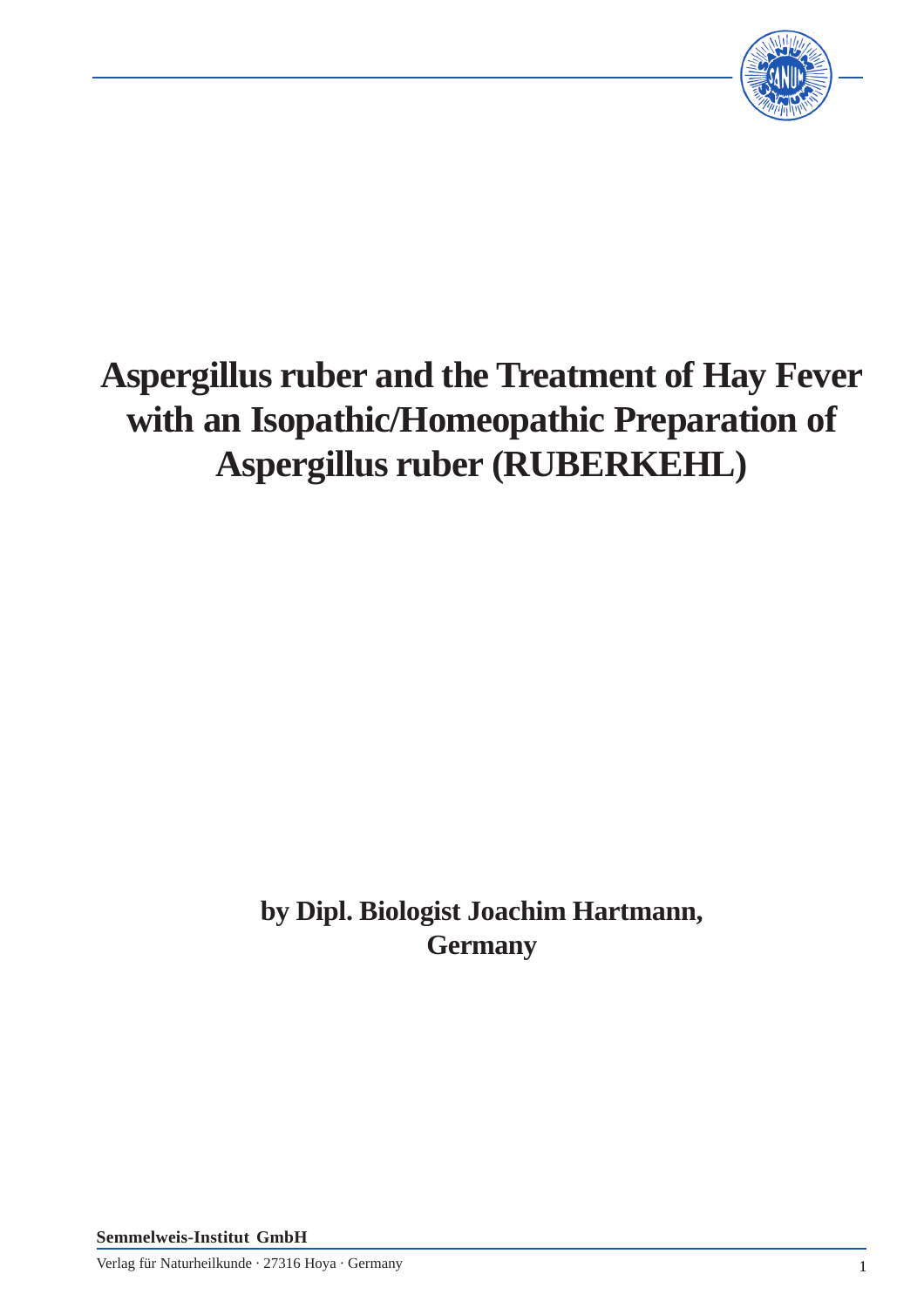

# **Description of the Fungus Aspergillus ruber**

The Latin name of this fungus reflects what one can see under the microscope and the agar plate: *Aspergillus* = frond, *ruber* = red. The frond-shaped structure, which can be very beautifully seen through the electron microscope (Fig. 1), represents the so-called carriers of conidies, reproductive organs that release spores, and thus serve the asexual proliferation. The rust-red coloring of the fungal colony on seasoned agar occurs only at a certain stage of maturity. Then, special, red fruit bodies (kleistothecies) develop, containing the ascospores; they represent the sexual growth form of the fungus. In older, systematic literature, the diverse growth forms were given different names: *Aspergillus ruber* for the asexual growth form and *Eurotium herbariorum* for the sexual growth form.

In its growing characteristics, *Aspergillus ruber* is osmophilic (it requires more than 20% sugar content in its substrate), and xerophilic, in other words, it already grows in relatively damp air of < 70%. Through this property, it grows well in house dust, so that its spores are an important air allergen.

In agriculture, the fungus is a feared destroyer of seedlings by attacking and decomposing grain, rice, corn, peas, and others during damp summers. In the agricultural population, a syndrome called "Farmer's lung" in known, for instance, in England, Scotland, Manitoba and Wyoming among circa 10% of all farmers. The symptoms manifest a few hours after the inhalation of spores from damp hay, and characteristically consist of coughing, dyspnoe, fever, and flutype symptoms. Interestingly, antibodies for *Aspergillus ruber* have been proven in cases of "Farmer's lung."

# **On the Disease Picture of Hay Fever**

The disease picture of hay fever can be described as follows:

The definition is *.Rhinitis allergica*" = a chronic inflammatory disease of the nasal mucous membranes, which is transferred by IgE and predominantly the result of aero-allergens; it usually occurs seasonally.

- It shows a distinct morbidity rate in the first 30 years of life, coinciding with allergic asthma.
- It is based on an allergic instant reaction due to contact with aller-



Fig. 1: Carrier of conidies of Aspergillus ruber (1500x magnified)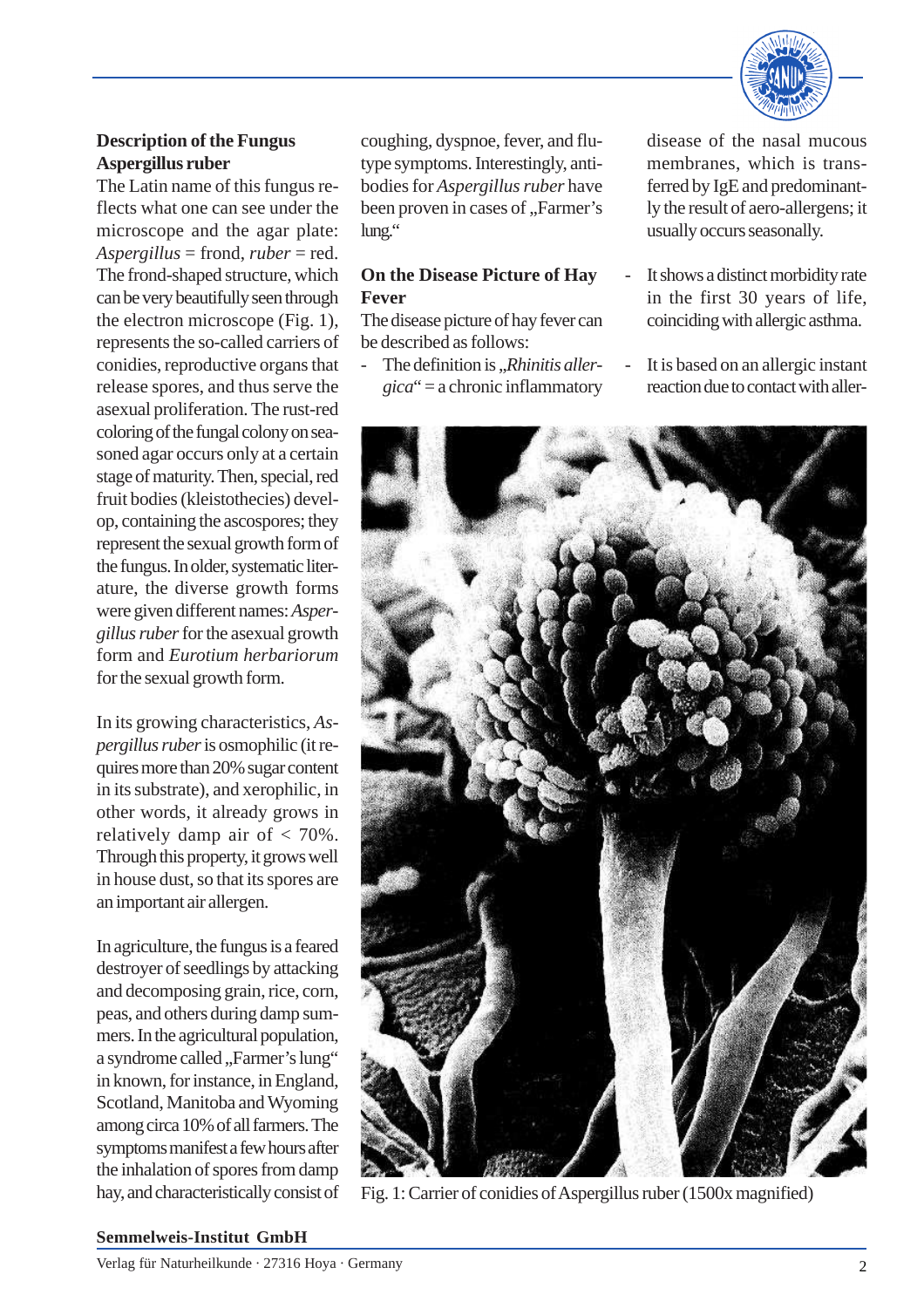

gens via the air, which induce the release of mediators, especially histamine, from the mast cells. The allergic late reaction follows 6-12 hours after contact with the allergen, and it conditions the heightened reactivity of the mucous membrane.

- The diagnosis is based on proof of the allergen by an allergy test, which, however, indicates only that a sensitization has taken place, that is to say, it can be false positive
- In laboratory tests, the specific IgE-antibodies are proven by a prick test, but these are present without allergic symptoms in up to 20% of cases. The *in vitro* proof of the specific IgEantibodies occurs through the Radio-Allergo-Sorbent Test (RAST). The quantification of the increased reactivity of the nasal mucous membrane occurs through ..anterior rhinomanometry" for determination of the nasal flow resistance.

# **Allopathic Medical Therapy**

Avoidance of exposure to the allergens is recommended (observation of the pollen forecast, removal of damp areas and flower pots from the house). Pharmacological therapy, depending on the severity of the complaints, is practiced symptomatically with antihistamines and decongestant nose drops, with topically effective corticosteroids, up to the temporary intake of Cortisone. An allergenic prophylaxis occurs with DNCG (Dinatriumchronoglycinic acid) or Nedocromil. A specific hyposensitization with allergenic extracts is used only as a last,

individual measure when requested by the patient.

# **Homeopathic Therapy (According to Wiesenauer)**

The basic therapy is aimed at Formica rufa D12 and/or with autologous blond from C7 weekly for 4- 6 weeks. Additional therapeutic drugs:

- Galphimia glauca from D4, also prophylactically with D12 for the Rhino-conjunctivitis
- Sabadilla from D6
- Sinapis nigra from D3
- Cardiospermum D3 for the eye and pose symptoms.

# **Therapy With Aspergillus ruber 5X (RUBERKEHL D5)**

A clinical study was performed with an Isopathic/Homeopathic preparation of the mold fungus Aspergillus ruber 5X (RUBERKEHL D5) based on the questions whether this product has an anti-allergenic action and whether symptomatically acting anti-allergic drugs could be economized. This examination was designed as a non-comparative study by medical practitioners (general MD's/practical doctors). Forty-two patients under four testing doctors in four test centers gave their permission to participate.

#### **Testing Substance and Dosage**

Apergillus ruber 5X (RUBER-KEHL D5) ampoule, manufactured according to HAB 1, was parenterally applied (single dosage: 1 ampoule per 1 ml each, i.m.). The frequency and time of applications was at each doctor's discretion. The suggested dosage to begin with was 2 to 3x weekly 1 ampoule of the test substance, applied i.m.

# **Criteria of Inclusion and Exclusion**

Patients of both sexes took part, who suffered from hay fever, i.e., the patients had acute, allergic symptoms involving eyes, nose, possibly the lungs, for no longer than the past seven days. If symptoms were so acute that other anti-allergic medication had been taken, the following period must have elapsed before being accepted into the study:

- Twenty-four hours after antihistamine drugs, chromoglyzat or analogues, including the socalled biological remedies and the local application of steroids;
- One week after intake of systemic steroids;
- Eight weeks after application of depot steroids.

Patients, who had been treated with corticoid and/or other anti-allergenic drugs because of other diseases were excluded. Also, the patients were not allowed to apply locally-

# **Course Report Aspergillus ruber 5X (RUBERKEHL D5) Study on Hay Fever**

**Degree of Intensity of Symptoms:**

- **0 = no complaints**
- **1 = mild complaints**
- **2 = moderate complaints**
- **3 = serious complaints**

**About the following Symptoms:**

- **- Itching of the eyes**
- **- Reddening of the eyes**
- **- Lagrimation**
- **- Urge to sneeze**
- **- Congested nasal breathing**
- **- Runny nose**
- **- Shortness of breath**

Fig. 2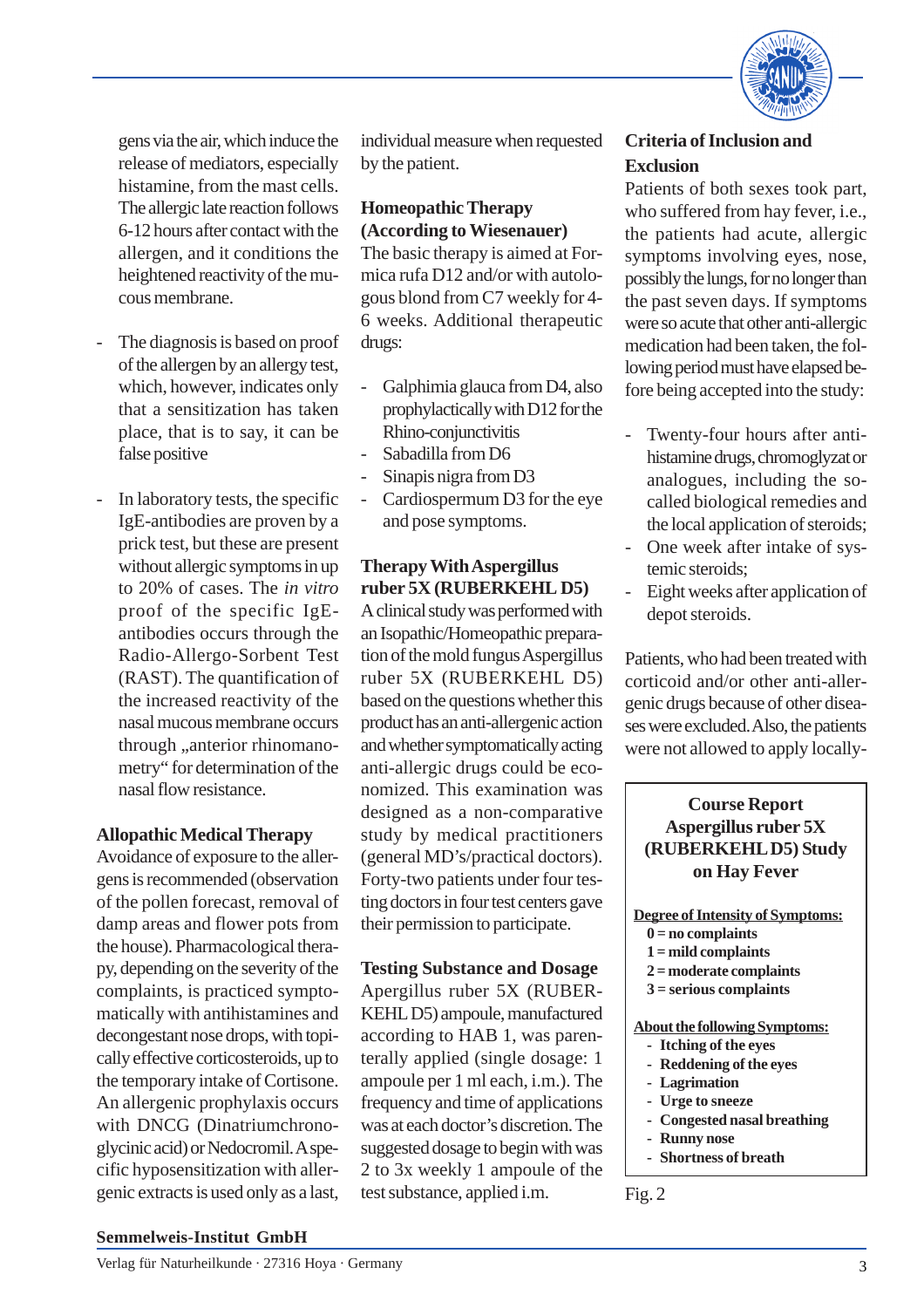

acting hay fever preparations to eyes or nose. As accompanying therapy, synthetic antihistamines with a systemic action were permitted, if needed (no eye or nose drops); their use had to be documented.

#### **Documentation of results**

Once accepted to take part in the study, each participant's details of the initials, birth date, sex, and a brief anamnesis were entered onto a basic form. For the first and final exa-



Fig. 3

#### **Aspergillus ruber 5X (RUBERKEHL D5) - Hay Fever / Significant Symptoms**



Fig. 4

#### **Semmelweis-Institut GmbH**

minations, as well as for each interim examination (at the time of the injections), symptoms, other medications, as well as any side effects were ascertained and then documented an a standardized course report (Fig. 2). The symptomatic reports given by the patients were objectified by inspection and then entered into the report according to their degree of intensity, using a four step measuring scale: none, mild, moderate, serious complaints.

During the first and last examinations, additional laboratory tests were performed (Orpegen GmbH, Heidelberg). The blood sedimentation was determined in the labs of each trial physician. Each patient kept a standardized journal throughout the total period of observation, making ongoing entries about how they felt, about the weather and about any possibly needed additional medications.

The trial physician was urged to exactly document any undesirable effects on the report form. Side effects that occurred, or accompanying illnesses, were to be treated by established methods.

#### **Results of the Study**

Forty-two patients were admitted to the study, of whom two prematurely broke from the test. There had been no side effects for these two patients; their entries were not taken into account.

The number of patients for evaluation comprised 26 women and 14 men of an average age of 36.6 years. The actual illness had begun 10.9 years ago on the average. Only 14 patients had an allergy test done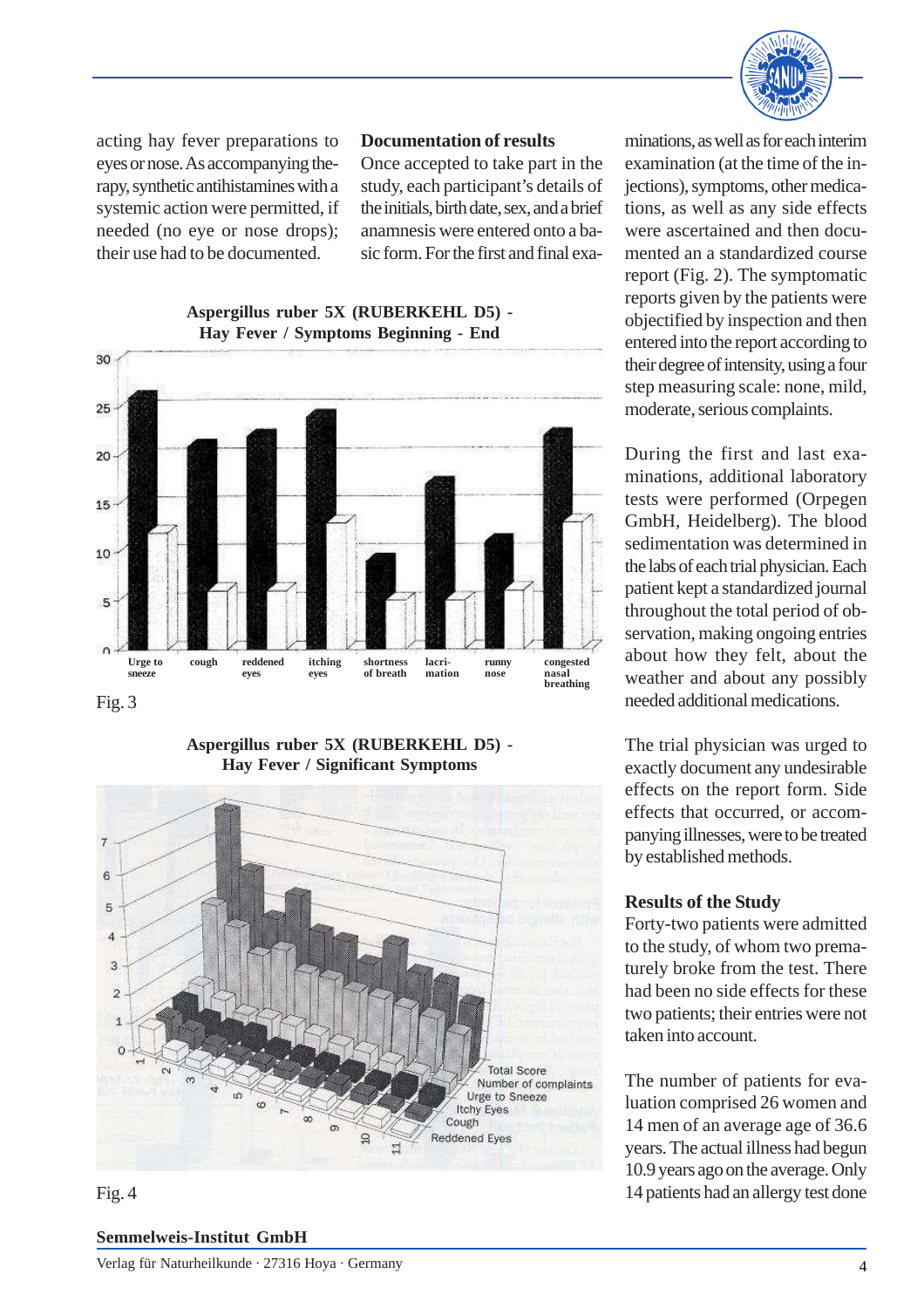

#### **Aspergillus ruber 5X (RUBERKEHL D5) - Hay Fever / Patient Symptoms at First and Final Examination**



Fig. 5

#### **Aspergillus ruber 5X (RUBERKEHL D5) - Hay Fever / Number of Days per Week Without Complaints (Patient protocol)**



# Fig. 6

previously. Five patients were under continuous medications for other illnesses; two patients used oral contraceptives during the testing period.

Thirty-eight patients had each received ten injections, two patients received only nine. The interval between the single applications was, on the average, 2.8 days. The length of the treatment between the first and the last injection was, on the average, 26.4 days.

# **Detailed Statements of the Study**

Comparing the values of the first

examination with those toward the end of the treatment or the final examination between all individuals, all symptoms show a significant improvement (Fig. 3). The number of patients suffering from any particular symptom was cut in half for such symptoms as itchy eyes, tendency to sneeze, stuffy nose, runny nose, and shortness of breath. Concerning red eyes, flow of tears and cough, the number of affected patients became even further reduced.

12 patients were fully free from complaints at their final examination. The number of complaints was reduced during the treatment from 3.9 to 1.6 and the total score from 6.9 to 2.2 on the average (Fig. 4). Out of 38 patients, 12 had no complaints at all on the day of the final examination, 19 scored an improvement, 2 showed no change and in 5 patients, the allergic complaints had become worse (Fig. 5).

Considering single symptoms - with the exception of the symptom, stuffy nose" (46%) - more than 50% of the patients suffering from particular symptoms were healed, that is, the symptoms were absent on the day of the final examination. On the average, in two thirds of the cases the complaints disappeared, in an additional 10%, there was a gradual improvement of complaints. The best results were achieved for the symptoms of red eyes, tears and cough (healing to about 75%, improvement in more than 80% of cases). The poorest results were for itchy eyes (but still a 54% healing quote and 7% gradual improvement) and for stuffy nose (healing in 46%, gradual improvement in 21%).

#### **Semmelweis-Institut GmbH**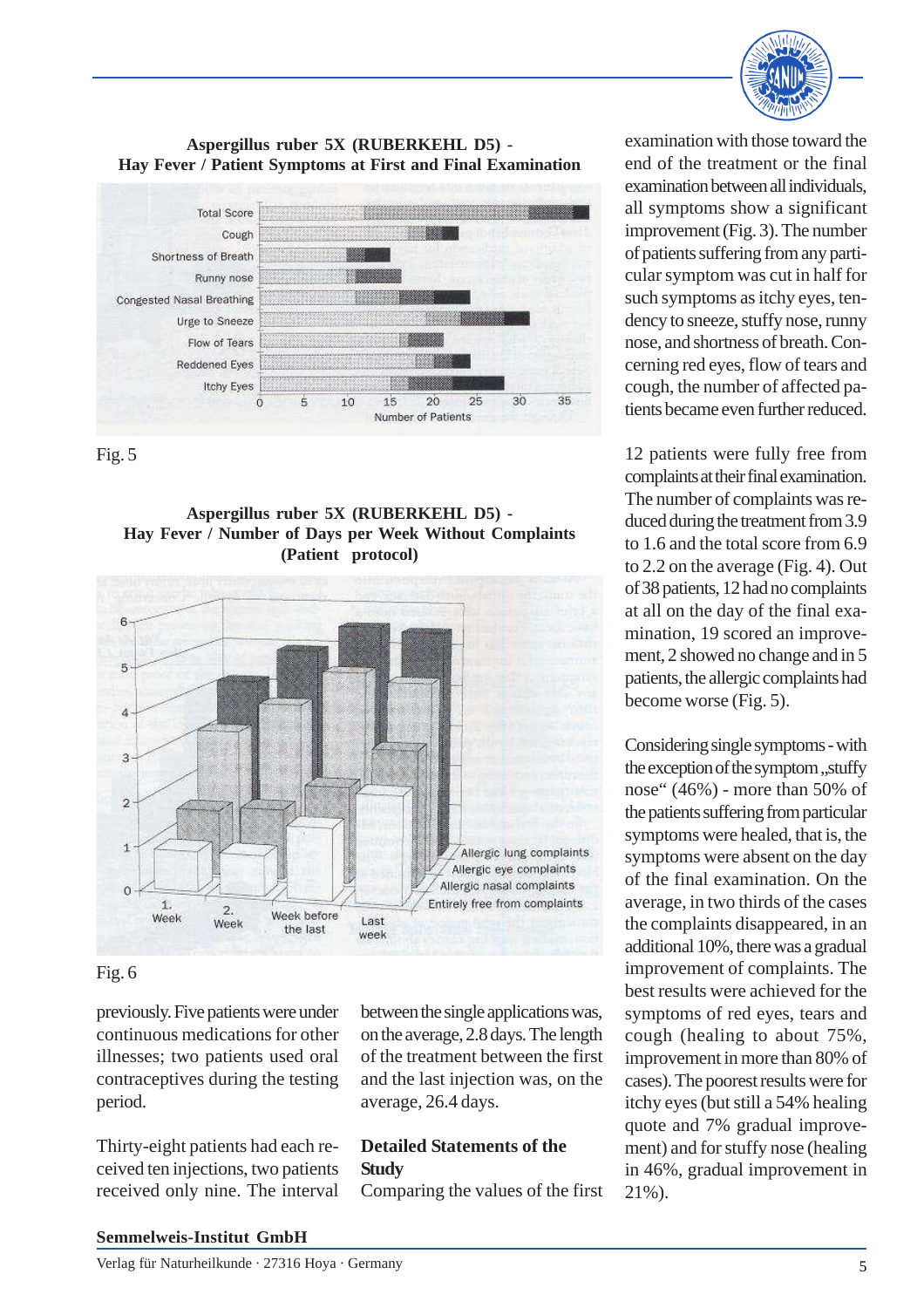

Side effects were registered six times in two patients, skin reactions were recorded at each of the examinations. One patient each complained about not feeling well or "pressure on the eyes" (each after two treatments). In one patient, a lymph knot swelling was documented after one injection. One patient suffered from edema after the 9th injection.

# **Protocol for patients with allergic complaints**

For the number of complaint-free days, important levels were reached for all symptomatic complexes as well as complete complaint freedom (Fig. 6). Likewise, a significant improvement of complaints was achieved in terms of the added evaluations of complaints in all recorded locations. The total score was significantly reduced (Fig. 7).

# **Additional Medication/ Patient Protocol**

During the first week of treatment, 19 patients used additional medications for the treatment of their hay fever (Fig. 8). The number of days, when additional medications were needed, was on average 2.3 days during the first week. If only patients are taken into account, who took medications at any time during this week, then the arithmetic average is 4.8 days. The number of patients who needed additional medication for hay fever was significantly lowered during the last two weeks of observation. In the next to the final week, only 11 patients reported that they used other medications. In the last week, there were still 13 persons, including 3 who needed no additional medication in the first week. Thus, there were 9 patients

who managed without additional medication, in contrast to the first week of their treatment.

Due to the diminished number of patients who took additional medications, the average number of days for additional medications was



**Aspergillus ruber 5X (RUBERKEHL D5) -**